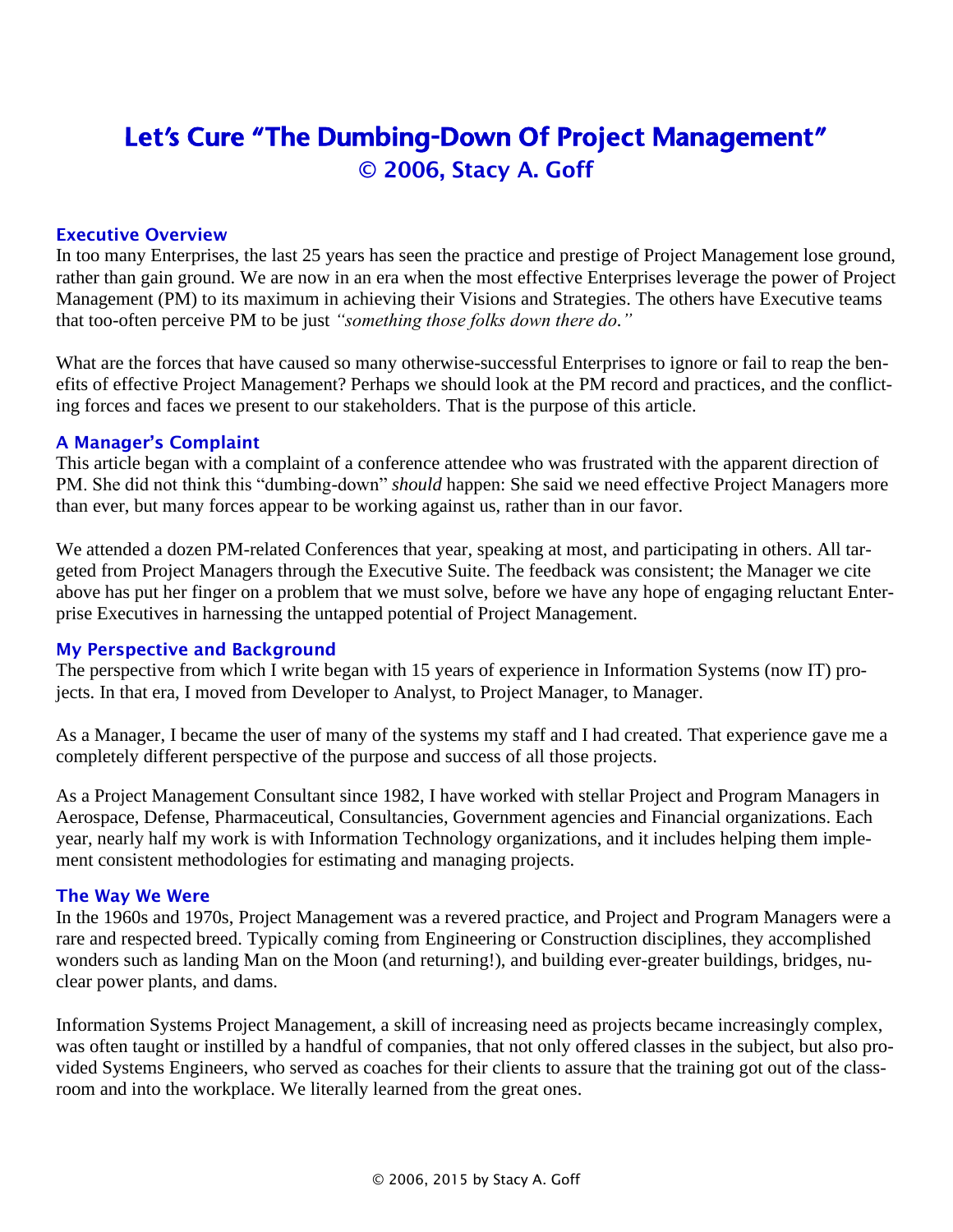## Why Does PM Today Appear to be Dumb?

Today, whether it is Information Technology, Construction or Aerospace projects, ask any Executive about her or his perception of Project Managers and you are likely to hear some of the following refrains:

- Too Often Late and Over Budget
- Over-Promised and Under-Delivered
- Unreliable Estimates, Constantly Changing
- Poor Communication, Too Late to Help
- Great Risk For the Enterprise
- Unacceptable or Incomplete Results
- Not-Aligned to Enterprise Strategy

And then you'll hear of failed efforts: The Big Dig; the Denver Airport Baggage System; the FBI, IRS and other huge System and Engineering failures.

## Root Cause Analysis

While Information Technology continues to get a bad rap, all Project Managers are at risk. And many of the problems come from societal changes, market pressures, or short-term-focused business practices.

Several the root causes have contributed to the perception-shift over the last 20 years, including:

- Increasing Complexity of Projects
- De-Skilling of the Enterprise
- Vastly Increasing Complexity of Solutions
- A Cost-Containment vs. an Investment Mentality
- Reduced Trust and Commitment by Executives
- Reliance on Heroics, rather than Competence
- Hopeful exhortations to "do more with less"

As we teach in our Problem-Analysis module, *Problems* are often the consequence of multiple interacting *Causes*, which interact to create each Problem event. And, one can prevent the problem in the future by removing *any one interacting cause*. Further, one difference between effective project teams and less-effective ones is whether they understand all the Causes, or just the obvious ones.

Of course it may not help to identify Root Causes if you do not have (or cannot get) the power to correct them. But perhaps there are steps we could take if we understood a few of the **issues** we *could* resolve.

## Core Issues

There are a handful of core issues that today's most competent Project Managers are addressing. Those include factors that are important to individuals, to Enterprises, and to Society. These issues include:

- Demonstrating Management *and* Leadership
- Joining Accountability *and* Authority
- Prioritization: Deciding What's *Most* Important
- Improving Reliability of Plans
- Traceability of Scope and Estimates
- Improving Consistency of Process
- Failure to Succeed
- Moving From Knowledge to Competence

Given time and support, Project Managers and teams who work on these and other issues will thrive. Thus the gap widens between Competent Project Enterprises and those that are not, yet. We'll discuss each of these Issues as areas of opportunity.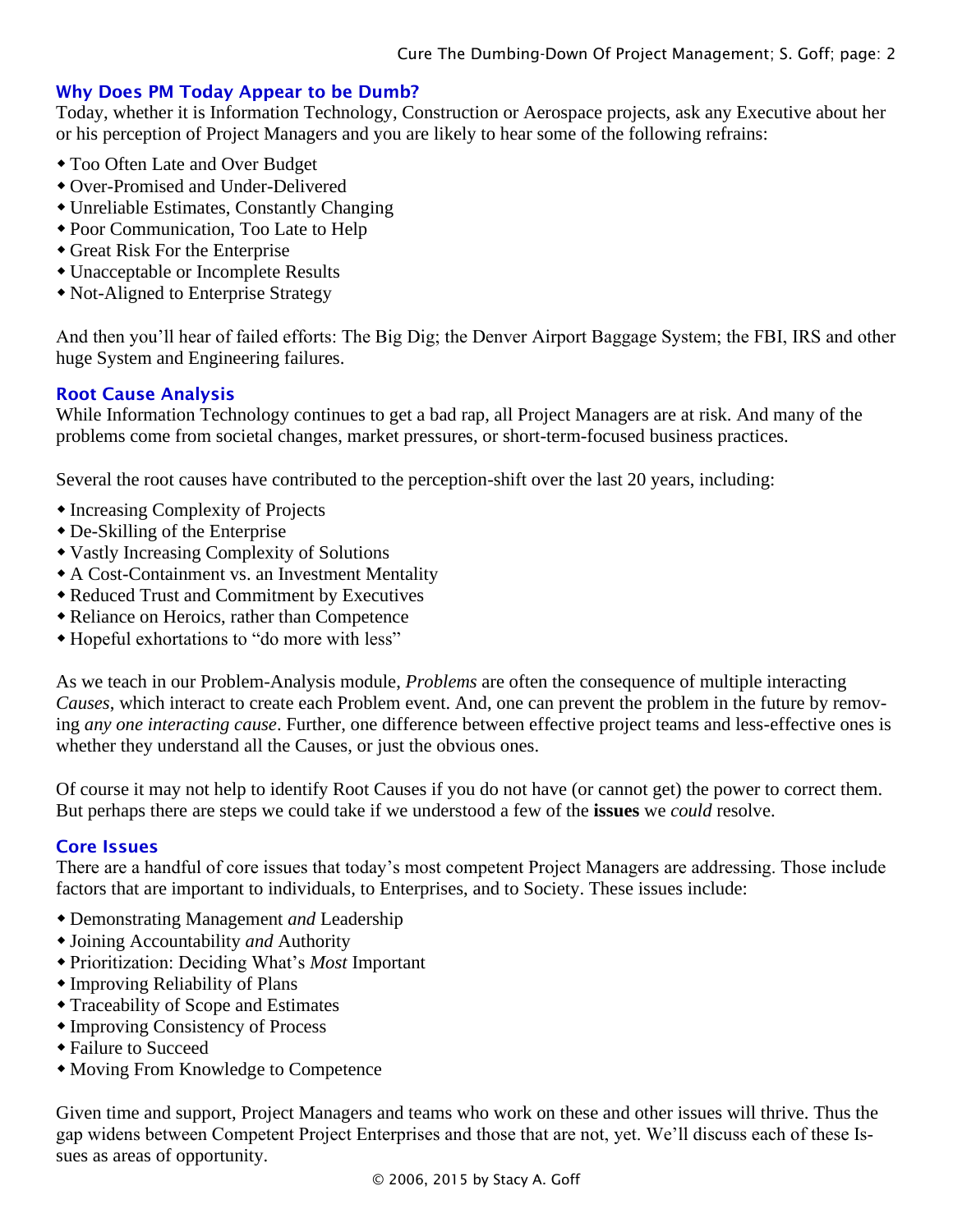#### Demonstrating Management *and* Leadership

Bennis, Kotter and others have already done a great job of noting the key distinctions between Management and Leadership. Yet Project Management is the most-important practice where the distinction is least-often appreciated. For many years, we called Project Managers with no influence *project leaders* (note the lower-case). This suggested they survived based on their interpersonal skills; or they did not.

At the same time, true Leadership is one of those dreaded (for Engineers and others) "soft skills." There are many mentions of the "Management" processes in PM literature, but few explicit directions for developing the equally necessary Project Leadership processes, skills and competences—outside of International Project Management Association's ICB, the IPMA Competence Baseline. That is changing, as other professional associations begin to 'catch up.'

Competent Project Enterprises not only identify the Project Leadership processes, but also identify stakeholders who should help deliver them, and how much of their time they should require. Thus, the Leadership responsibilities and time commitments are part of the PM Plan in these enterprises.

#### Joining Accountability *and* Authority

Ah, yes, the old "responsibility without authority" issue has been around for decades. And yet today it is worse than ever. An effective Project Charter's purpose is to help the Project Manager get or tap the authority to succeed. Today we are seeing lengthy but severely weakened Charters, some of which an Executive never sees, and a Sponsor never signs.

And it goes beyond the Charter. Project Managers may be responsible for managing Project Costs, but have no influence on the Budget, no hiring authority, and are often subject to Purchasing's own timeline. We have no control over which skilled (or not) resources are placed on the project, while their availability is quarter-time, rather than the required full time. Of course, a Competent Project Manager who encountered that situation would try to *correct* it.

The same lack of authority often applies for Project Time, when in addition to the above constraints, *deadlines* are assigned before one even knows the Project Scope. On Time and Within Budget? *Hah!*

#### Prioritization: What's *Most* Important?

The third Issue to address for those who would lead Competent Project Enterprises is that of effective Portfolio Prioritization. We still see too many organizations that try to run twice as many projects as they can effectively staff, each project having half or fewer of the resources they require. Some actually call this *"Doing More With Less,"* but if they had any relevant (honest) metrics, they would quickly see that they are *"Doing Much Less With Less."*

And it is not just the Prioritization that is key. Given the priorities, they assign appropriate staff (Talent), with the right skills, with the right availability. They also appoint the right additional people to replace them for their other workplace commitments. Even when we see most of the needed success-factors met, we rarely see that last one fully satisfied.

So far, to the reader, these may appear to be *excuses*, blaming any lack of project performance upon Executive Management. *Au Contraire:* Gaps in these areas are the direct result of lack of PM Competence by the Project Manager **and** key Stakeholders, including Sponsors and Resource Managers. And this lack of PM Competence is curable, if caught in time.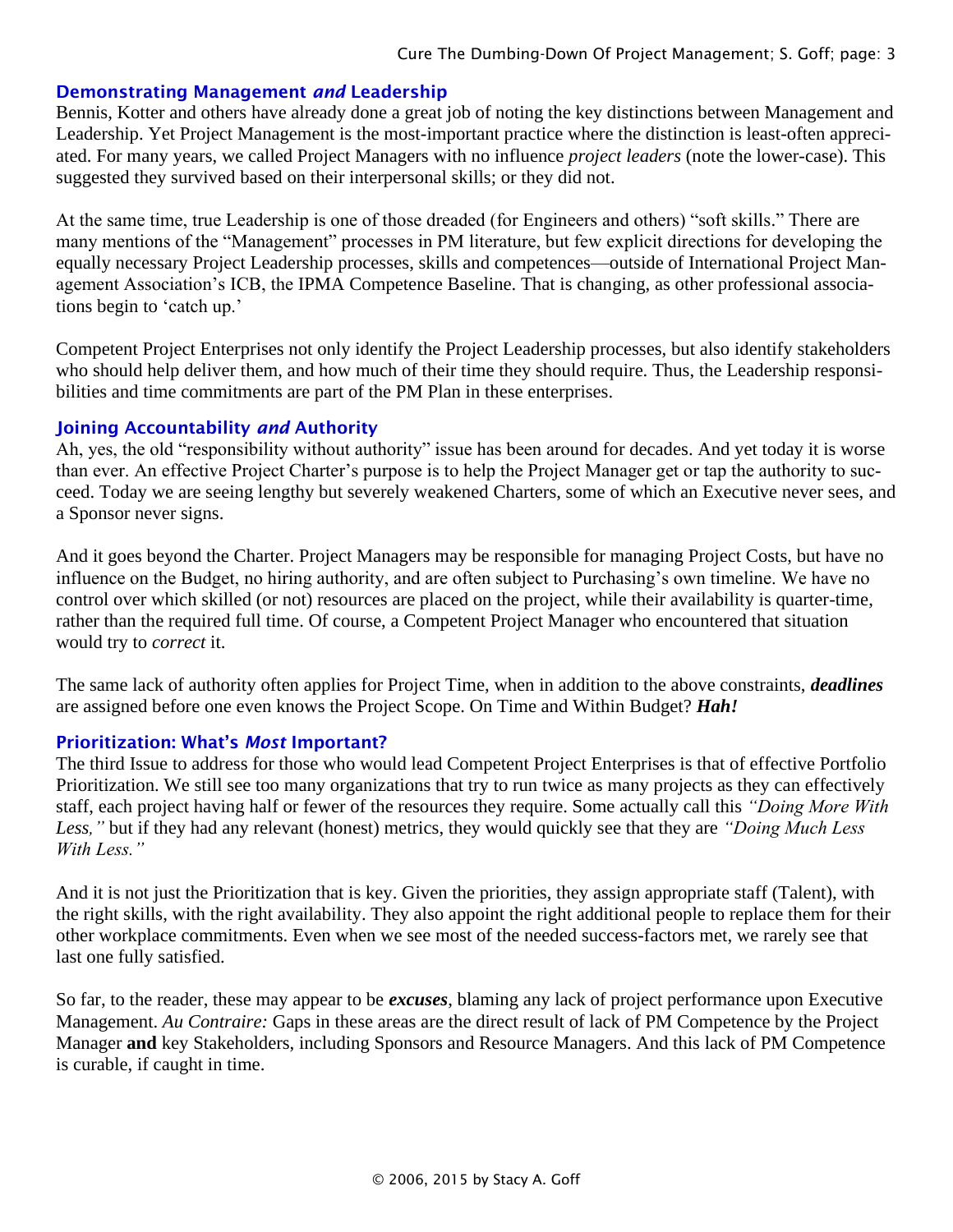## Improving Reliability of Plans

Executive Management in any Enterprise can be brilliant in managing the business processes, to the extent they can measure quarterly returns to tenths of a percent, compared to plan. And then there are projects, which all too often harbor uncontrollable surprises. And it is not just Information Technology projects that have this problem; most projects can.

In addition to the project failings cited above, look at Chicago's Millennium Park. Originally scheduled to be completed in 2000, it was finally done in 2005—5 years beyond planned date, at more than twice its budget. And Construction projects are usually "tighter" on their targets than IT projects.

Many factors cause plans to change, but a key consideration is whether the product of the project is "hard" or "soft." It was Putnam who showed this in the 1970s with the Rayleigh Curve; most Information Technology projects have about the amount of predictability of a Research and Development project—little to none, with low reliability.

So how does the hard vs. soft product relate to the Millennium Park? It was the creative, soft aspect of the design and integration of the bandstand that was the villain—the intended highlight of the park. Bottom line: predictability is less with soft products.

Another factor in the reliability of the Project Plan is the timing of establishing and committing to that plan. IT (not to pick on IT but it is an area rich with examples) is one of the few project practice areas where most Enterprises commit to a timeline and a budget *before they even know the solution Requirements*. Clearly another case of PM Incompetence.

Some Executives over-react, by placing tight deadlines and budgets on their Project Managers—not realizing that this action usually increases Project Time and Cost. It also assures that the Quality and Scope will be inadequate to meet the Business Need. Once again, *Doing Much Less with Less*.

*Is this Executive incompetence?* No way! Executive frustration is more like it, and yet another reason why some Executives disdain Project Management as "*something those folks down there do.*" Your remedy for this Issue: increase PM Competence in developing a realistic project plan, and then learn how to deliver to it. And when you won't deliver, learn how and when to communicate that fact.

# Traceability of Scope and Estimates

Part of increasing the reliability of plans is to have clearer measures of Project Scope, from project inspiration and Portfolio Prioritization, all the way through Closure, and Benefit Realization. And having those measures also goes a long way toward maintaining credibility with Executives and other Stakeholders when Scope does invariably change.

Some application areas of Project Management have much clearer Scope measures, and this traceability is much easier to maintain—even when other factors, such as the skill and competence of the team members in their assigned efforts also vary.

Information Technology has good Scope measures for Development projects—but few for Infrastructure projects. Today, Infrastructure can represent the majority of an IT Project's Scope! Clearly, there is an opportunity for increased PM Competence here!

Traceability of Scope is a great start. Then given accurate tracking and project history, Competent Project Enterprises maintain history databases that pin down not just the cost of Scope delivery, but the impact of all the other variables, such as correct stakeholder involvement and skill-levels, that affect Plan vs. Actual Effort, Cost, Duration and Quality.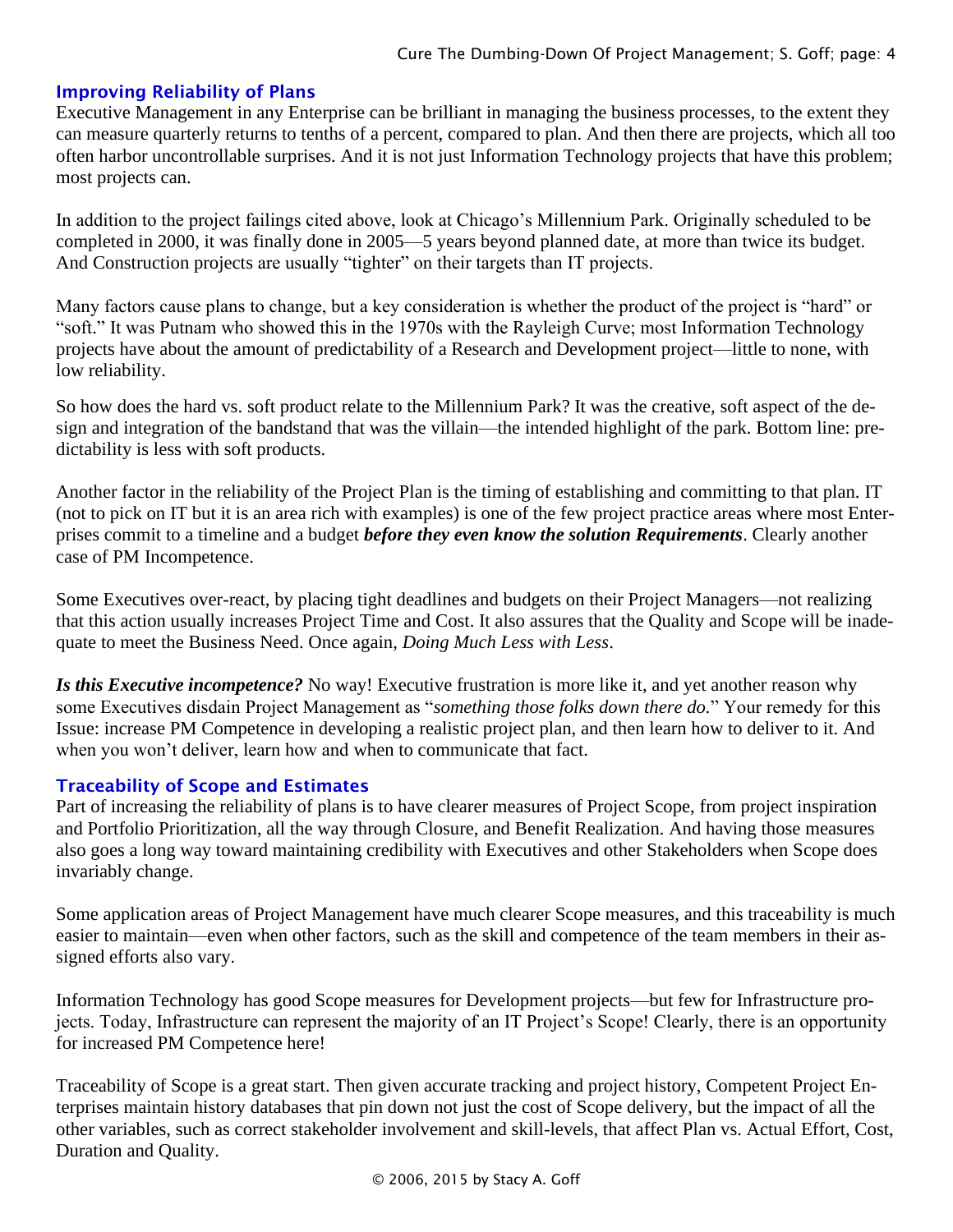Whether these databases are based on Barry Boehm's IT COCOMO II model or other tools, Competent PMs show their Managers and Executives the trade-offs in *all* the key variables that affect project performance. In the 1980s, our customers, the most successful Defense contractors, used this approach not only to estimate for bidding purposes, but to also estimate the way their competition would, based on prior experience—thus winning contracts.

## Improving Consistency of Process

You may not have noticed, but we started with Issues that involve the Executive level, and are now down to the Project Organization level. Perhaps in resolving these issues, you might consider working from the bottom-up. Resolving this issue and the preceding one will serve you well in improving the rest.

Most Project Processes (often named methodologies) are not scaleable; a few are. And very few are universal. For example, an Information Technology methodology needs to deal with issues that a Construction (or Defense) methodology never will. Thus considering size and application area, a Competent Project Enterprise has at least two solutions:

- a. Use a high-level method that it is good for Portfolio reporting roll-up purposes, but does not provide detailed guidance for practitioners.
- b. Use an array of methods that relate to the range of sizes and practice areas in which the Enterprise is engaged; all methods have structural similarities for roll-up purposes, but varying depth and complexity, based on project needs.

A third, ineffective, solution, that some Enterprises apply, is to require everyone to use a monolithic method, that creates more resistance than support.

Why is Consistency of Process important? Because we too often find that many project teams don't have a clue where they are in their current project.

Of course, many do—it is just their Managers who don't have a clue about true status, because each team uses a different framework, life cycle or method for each project. So those Managers just keep giving each team more assignments, hoping the team will let him or her know when they have too much to do.

Consistency of Process helps Resource Managers to plan and manage resource requirements. From Portfolio through Closure, certain key resources must be available in each stage or the project results will suffer. Portfolio Resource Management is impossible without either a crystal ball or consistency of process.

Consistency of Process also helps in staged approval processes. One reason Managers and Executives have fits about project budgets and schedules is because it seems teams are always asking for more. Given consistent process, we should be able to track the trajectory of these indicators at each major Milestone or Stage Gate, and compare them to the history for similar projects. Thus we can reduce the perception that teams are flying "out of control" (even when we are).

Another benefit of consistency: Lessons Recorded have the potential to be truly applied and Learned. Some Enterprises "learn" the same lessons about the right amount of the right Customer involvement during Requirements (for example) in every project.

Yes, we know that quote about consistency being the hobgoblin of little minds. Google that, though, and you will see that Emerson's full quote starts: "a foolish consistency..." Yet another argument for PM Competence, because it takes more skill, insight and experience to use any methodology intelligently, than it does to use it blindly or foolishly.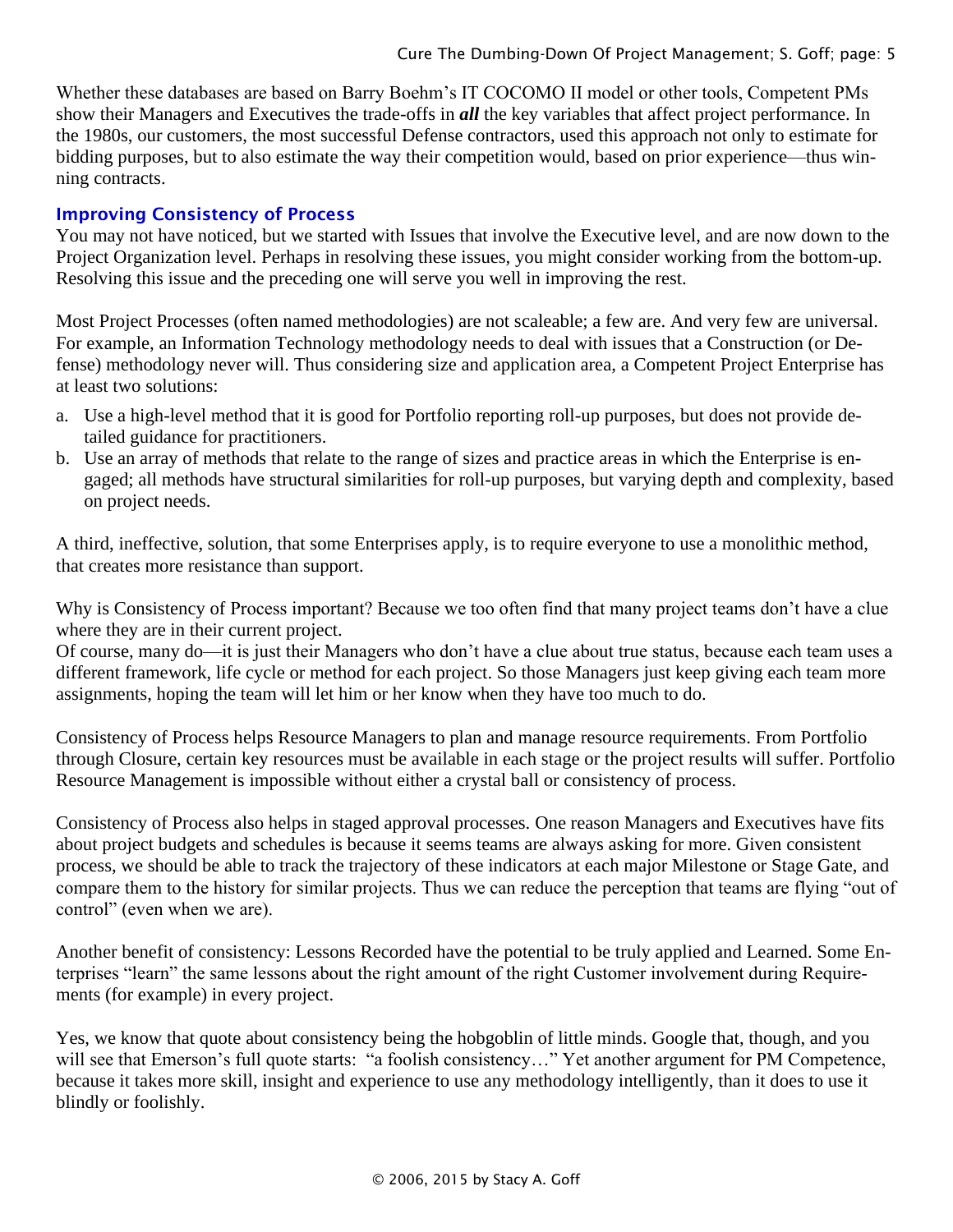# Failure to Succeed

The popular old saying, "If you fail to plan, you plan to fail" is nice phrasing, and is definitely relevant to today's Project Managers. This topic evokes the fact that you must identify what success "looks like" to you, your Manager, your Executives, and your Stakeholders. Then get these perceptions aligned. Otherwise, you are once again (sorry) demonstrating a shortfall of PM Competence.

There are two dimensions to Success Criteria: Success of the Project, and Success for the Enterprise. The ultimate measure of a project's success is how stakeholders evaluate it once it is complete—the Success for the Enterprise criteria. See more about this in IPMA-USA's National Competence Baseline, in Element, 2.1 Project Success Criteria.

Yet often too much emphasis is placed during the project upon what we call the Success of the Project criteria. These should include the above Enterprise criteria, but because they are hard to measure during the project, and such factors as Time and Cost are easy to measure, we sub-optimize project performance. We have written two other articles probing this issue, both published on our website.

## [Prioritize Vital Signs to Manage Expectations](http://stacygoff.com/assets/UsingProjectVitalSigns.pdf)

*Executive Summary:* less effective Project Managers manage the factors that are easy to measure, rather than those that are most important to project stakeholders. Then they wonder why they get sub-optimal results. Start the project with agreement about the relative importance of each of the factors by using this exercise. Then goal-seek to optimize your performance in the top-priority items, and use your flexibility in the lower-priority items to meet stakeholder expectations.

#### [Project Levers and Gauges](http://stacygoff.com/assets/ProjectLeversAndGauges.pdf)

*Executive Summary:* Government and Enterprises are trying to do more with less. Faster and Cheaper is an attractive theme, but can result in poor project performance without agreement about the priorities, and competent Project Managers to achieve them. This article points out the flaws of mistakenly attempting to control project indicators. It shows the benefits of more effectively managing the project levers, so Project Managers and teams achieve their targets.

## Moving From Knowledge to Competence

Some people don't know the difference between Knowledge and Competence. Others do, but focus on definitions and formula retention, rather than on Skills, applying the right Behavioral Attributes, growing Competence, and demonstrating PM Performance. Stacy's work in this area is just one of many valid views of the differences; we presented it at the 2006 IPMA Shanghai World Congress: [Distinguishing PM Competence in](http://stacygoff.com/assets/DistinguishingPMCompetence.pdf)  [Training and Development, Assessment and Certification.](http://stacygoff.com/assets/DistinguishingPMCompetence.pdf)

Why is this important, especially in the context of "the Dumbing-Down of Project Management"?

Knowledge-based certifications in PM, including IPMA-USA's IPMA Level-D<sub>®</sub> and PMI's PMP<sub>®</sub>, are a good starting-point for the practice of PM. They help practitioners with a common vocabulary, and application of formulae. They can be a launching pad for progression into the higher levels of PM Skills, Attributes, Competence and Performance.

But, successful as they are, there exist the expectation that a knowledge based certification should improve project performance. They can be a good start, and the process of preparing for an exam could possibly improve short-term benefits, but one must continue the progression to see Performance results.

After all, what do Executive Managers want? They don't want (or care about) certified Project Managers at any level: They want project results.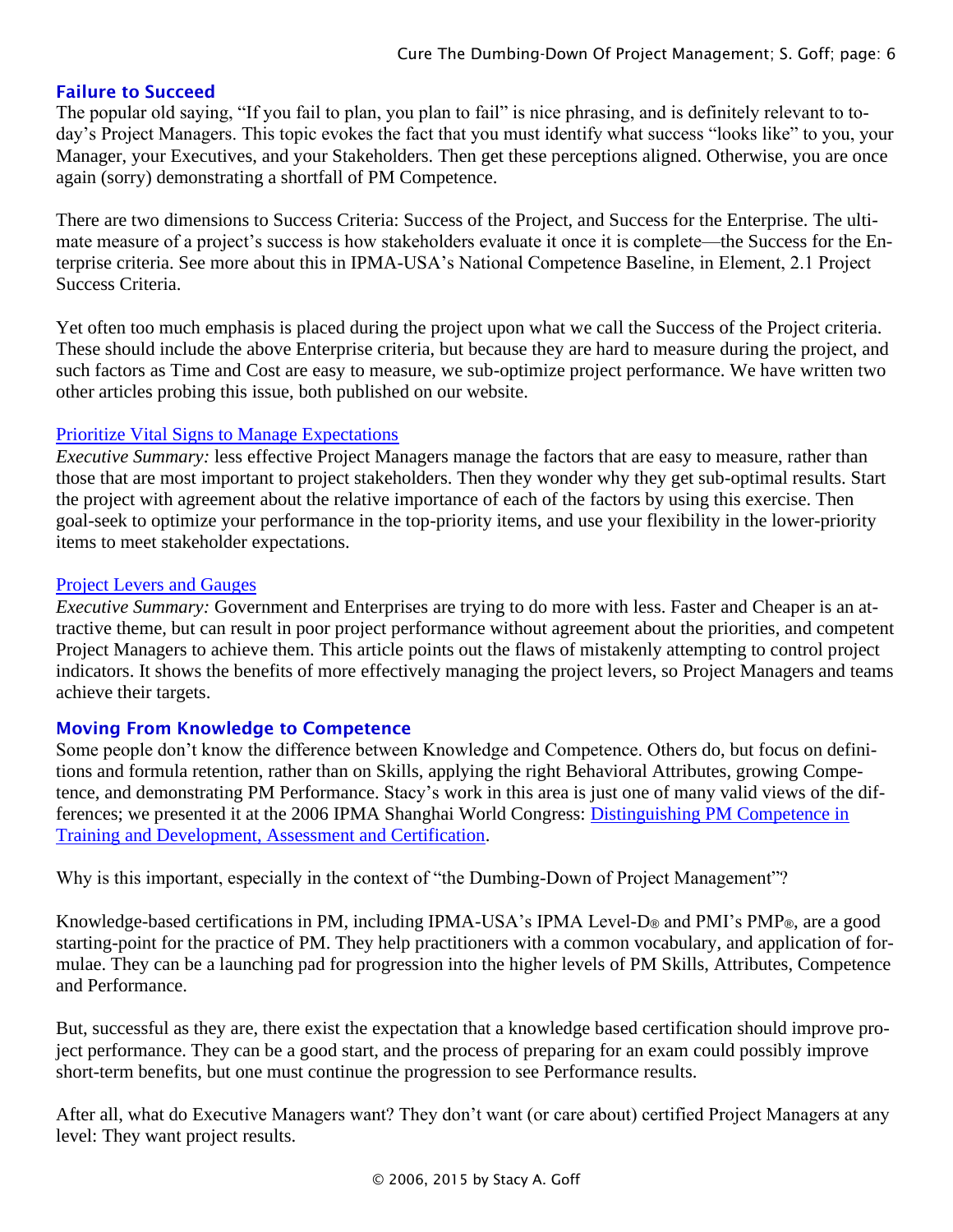And they are frustrated at not getting them when the rest of their Enterprise is running just as expected. Why are projects so "special," they wonder?

We in PM have caused this problem ourselves: the truth is, none of the knowledge-based certifications certify the applicant as Project Managers. Instead, they certify memorized knowledge about Project Management—a subtle difference, but huge as it relates to performance. That is why the PM world is moving to Competencebased PM Certification; first from IPMA, and then with all others following.

With our efforts (and now, recent efforts by others) to offer Competence-based certification of Project and Program Managers, you can master the PM Performance to deliver to Executive expectations.

# Summary: Curing the Dumb PM Perception

Let us go back to the Root Causes that we believe have contributed to a Perception that Project Management has suffered a Dumbing-Down:

- Increasing Complexity of Projects
- De-Skilling of the Enterprise
- Vastly Increasing Complexity of Solutions
- Cost-Containment vs. an Investment Mentality
- Reduced Trust and Commitment by Executives
- Reliance on Heroics, rather than Competence
- Hopeful exhortations to "do more with less"

We can see that most of these are Society-level or Enterprise-level Root Causes. Few Project Managers can directly address and cure them—at least, not in the short term. We are stuck with them.

We do not believe we are seeing "the Dumbing-Down of Project Management." Instead, we are experiencing the consequences of our practice's failure to stay ahead or gain ground in keeping up with the previously-mentioned changes in root causes.

We are also in a position of heightened expectations and visibility. Enterprises increasingly rely on projects today: that marks a significant change from "the good old days" of the 1970's. In many Enterprises, Projects represent the majority of the work efforts.

And each well-publicized project failure (as in politics, the successes don't get as much coverage) paints us as a practice that is out of control—to the extent that where 25 years ago serving as Project Manager was a steppingstone to the Executive suite, today in some Enterprises it is the kiss of career death.

What we have done in this article is to point out the areas where Project Managers, our Managers, Executives, and Stakeholders of Competent Project Enterprises have made progress, and others can also do so. Note that the actions we identify are *not* a complete list; they are merely a sample from our experience. We could list more actions that would also help any organization improve its PM Competence.

This writer knows that Competent Project Managers are the most valuable resource in any Enterprise that embraces change. It is not Executive Management's fault that they have the perception that PM is just "something those folks down there do."

Instead, it is the fault of some of our professional associations, greedy, quick-fix certification preparation providers, lazy trainers, and ignorant talent procurement professionals. And most of all, it is the fault of those of us who know better, and have been unsuccessful in converting the rest of us to more professional practices.